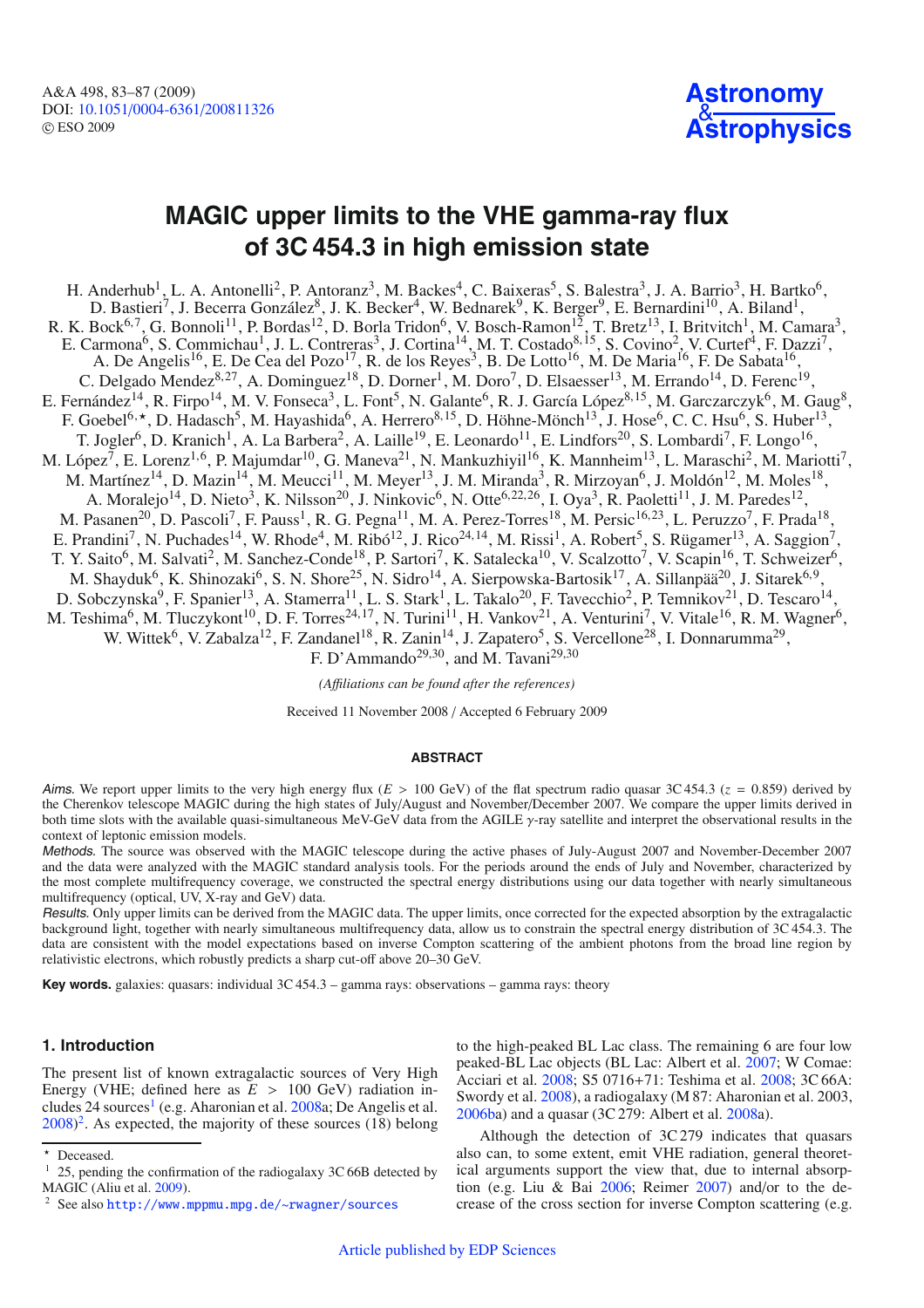Tavecchio & Ghisellini [2008\)](#page-4-6) powerful flat spectrum radio quasars (FSRQs) cannot be prominent VHE emitters. Moreover, FSRQs are generally located at relatively high redshifts, implying a huge absorption of  $\gamma$ -rays by the extragalactic background light (EBL). On the other hand, the detection of these sources at VHE would be important for our understanding of their structure and of acceleration/emission mechanisms and would provide a unique opportunity to probe the EBL at relatively high redshifts, allowing us to study its evolution over cosmic time.

 $3C\,454.3$  ( $z = 0.859$ ) is a well known FSRO, detected several times in the γ-ray band by the EGRET telescope onboard*CGRO*, with an average photon index of  $\Gamma = 2.2$  (Hartmann et al. 1999). In 2005 it underwent a very active phase in optical and X-ray bands, triggering intensive observations in the radio, optical and X-ray (*Swift*, *Chandra*, *INTEGRAL*) bands (Villata et al. [2006;](#page-4-7) Giommi et al. [2006;](#page-4-8) Pian et al. [2006\)](#page-4-9). Unfortunately no  $\gamma$ -ray satellite was operating in the GeV domain at that time and no information was obtained in that band.

During the summer of 2007, 3C 454.3 was active again, reaching a level of the optical emission comparable to that of 2005. Several observations in the optical, X-ray and  $\gamma$ -ray band were triggered (optical: KVA, optical-UV: *Swift*/UVOT, X-ray: *Swift*/XRT, GeV band: AGILE/GRID). The AGILE satellite (Tavani et al. [2008\)](#page-4-10), still in its science verification phase, detected intense emission from 3C 454.3 (Vercellone et al. [2008a](#page-4-11)).

Triggered by these observations, the Major Atmospheric Gamma-ray Imaging Cherenkov (MAGIC) Telescope observed  $3C\,454.3$  in July and August 2007. Another γ-ray active phase was recorded by AGILE in November-December 2007 (Vercellone et al. [2008b](#page-4-11), 2009, in prep.), which triggered further observations with MAGIC during that period. In Sect. [2](#page-1-0) we describe the MAGIC observations and the analysis procedure. In Sect. [3](#page-2-0) we interpret the results in the framework of the widely assumed Synchrotron Self + External Compton (e.g. Sikora et al. [1994\)](#page-4-12) model.

#### <span id="page-1-0"></span>**2. MAGIC observations and data analysis**

MAGIC (Baixeras et al. [2004;](#page-4-13) Cortina et al. [2005\)](#page-4-14) is a new generation Imaging Atmospheric Cherenkov Telescope at La Palma, Canary Islands, Spain (28.3◦N, 17.8◦W, 2240 m asl). Thanks to its low energy trigger threshold of 60 GeV, MAGIC is well suited for multiwavelength observations together with the instruments operating in the GeV range. The parabolically-shaped reflector, with its total mirror area of  $236 \text{ m}^2$ , allows MAGIC to sample a part of the Cherenkov light pool and focus it onto a multi-pixel camera, composed of 576 ultra-sensitive photomultipliers. The total field of view of the camera is 3.5◦ and the collection area is of the order of  $10^5$  m<sup>2</sup> at 200 GeV for a source close to zenith.

The incident light pulses are converted into optical signals, transmitted, via optical fibers and digitized by 2-GHz flash ADCs (Goebel et al. 2007). The primary particle energy and incoming direction are reconstructed by studying the intensity (and area) of the elliptical images and their orientation in the camera. In particular, the shape of the image allows one to suppress hadron-induced showers and thus to reject the hadronic background.

In July and August 2007 observations were carried out in the ON/OFF mode, in which the source was observed on axis (for a total of 9.6 h), while for background estimation, observations (for a total of 7.3 h) from a region of similar conditions in the sky from where no gamma rays are expected were used. Later, in November and December 2007, additional observations were performed in the false-source tracking (wobble)

<span id="page-1-1"></span>**Table 1.** Derived upper limits on flux for the July and the August 2007 data.

<span id="page-1-2"></span>

| $\langle E \rangle$ | U.L. July 17-20 2007  |               |                  |      |                                         |  |  |
|---------------------|-----------------------|---------------|------------------|------|-----------------------------------------|--|--|
| [GeV]               | $N_{ON}$              | $N_{\rm OFF}$ | Sign. $(\sigma)$ | C.U. | [erg cm <sup>-2</sup> s <sup>-1</sup> ] |  |  |
| 83                  | 54188                 | 54705         | $-1.56$          | 0.04 | $0.78 \times 10^{-11}$                  |  |  |
| 186                 | 976                   | 965           | 0.25             | 0.05 | $0.62 \times 10^{-11}$                  |  |  |
| 476                 | 62                    | 52.3          | 0.91             | 0.03 | $0.169 \times 10^{-11}$                 |  |  |
| $\langle E \rangle$ | U.L. August 9-22 2007 |               |                  |      |                                         |  |  |
| [GeV]               | $N_{ON}$              | $N_{\rm OFF}$ | Sign. $(\sigma)$ | C.U. | [erg cm <sup>-2</sup> s <sup>-1</sup> ] |  |  |
| 128                 | 5453                  | 5539.7        | $-0.82$          | 0.14 | $\overline{2.0 \times 10^{-11}}$        |  |  |
| 186                 | 3892                  | 3885.1        | 0.078            | 0.03 | $0.3 \times 10^{-11}$                   |  |  |
| 476                 | 202                   | 220.8         | $-0.91$          | 0.01 | $0.09 \times 10^{-11}$                  |  |  |

The columns represent respectively: the average true energy, the number of ON source events, number of background (OFF) events, the significance, the flux upper limit in Crab Units (C.U.) and in absolute flux units of [erg cm<sup>-2</sup> s<sup>-1</sup>].

**Table 2.** Derived upper limits on flux for the November and the December 2007 data.

| $\langle E \rangle$ | U.L. Nov. 27, 30 and Dec. 1 2007 |               |                  |      |                                         |  |  |  |
|---------------------|----------------------------------|---------------|------------------|------|-----------------------------------------|--|--|--|
| <b>[GeV]</b>        | $N_{ON}$                         | $N_{\rm OFF}$ | Sign. $(\sigma)$ | C.U. | [ $\text{erg cm}^{-2} \text{ s}^{-1}$ ] |  |  |  |
| 113                 | 39,900                           | 39.920        | $-0.07$          | 03   | $4.6 \times 10^{-11}$                   |  |  |  |
| 235                 | 385                              | 367           | 0.66             | 0.09 | $0.9 \times 10^{-11}$                   |  |  |  |

The columns represent respectively: the average true energy, the number of ON source events, number of background (OFF) events, the significance, the flux upper limit in Crab Units (C.U.) and in absolute flux units of  $[erg cm^{-2} s^{-1}]$ .

mode (Fomin et al. [1994\)](#page-4-15) in which the telescope was pointed alternatingly for 20 min to two opposite sky positions at 0.4◦ offset from the source (total 6.8 h). This procedure allows the simultaneous determination of the background and thus no extra OFF observations are needed. The zenith angle of all these observations ranged from 12 to 30 degrees. The weather conditions in July were not as good as those of August, hence the event rate was lower.

The analysis was performed using the standard MAGIC analysis software (Bretz et al. [2005\)](#page-4-16). After calibration and image cleaning based on a two-level tail cut (6 photoelectrons for image core and 3 photoelectrons for boundary pixels; see Fegan [1997\)](#page-4-17), the camera images were parameterized by the so-called Hillas image parameters (Hillas [1985\)](#page-4-18). Two additional parameters, namely the time gradient along the main shower axis and the time spread of the shower pixels, were computed (Albert et al. [2008d](#page-3-4)). Hadronic background suppression was achieved using the Random Forest (RF) method (Breiman 2001; Albert et al. [2008c](#page-3-4)), in which for each event the so-called "hadronness" is computed, based on the Hillas and the time parameters. The hadronness parameter can be calculated for each event, and is a measure of the probability that the event is not  $\gamma$  like. The RF method was also used for the energy estimation. Crab Nebula data from the same periods and zenith angle distributions were studied using the same analysis chain to check the validity of the results.

Since there was no significant signal found, upper limits  $(95\% \text{ CL})$  were calculated (Rolke et al.  $2005$ ) taking into account a 30% systematic error in energy determination and effective area calculation (see Albert et al. [2008b](#page-3-4)). Table [1](#page-1-1) shows the results for the July-August observations, whereas upper limits for the November-December observation are given in Table [2.](#page-1-2)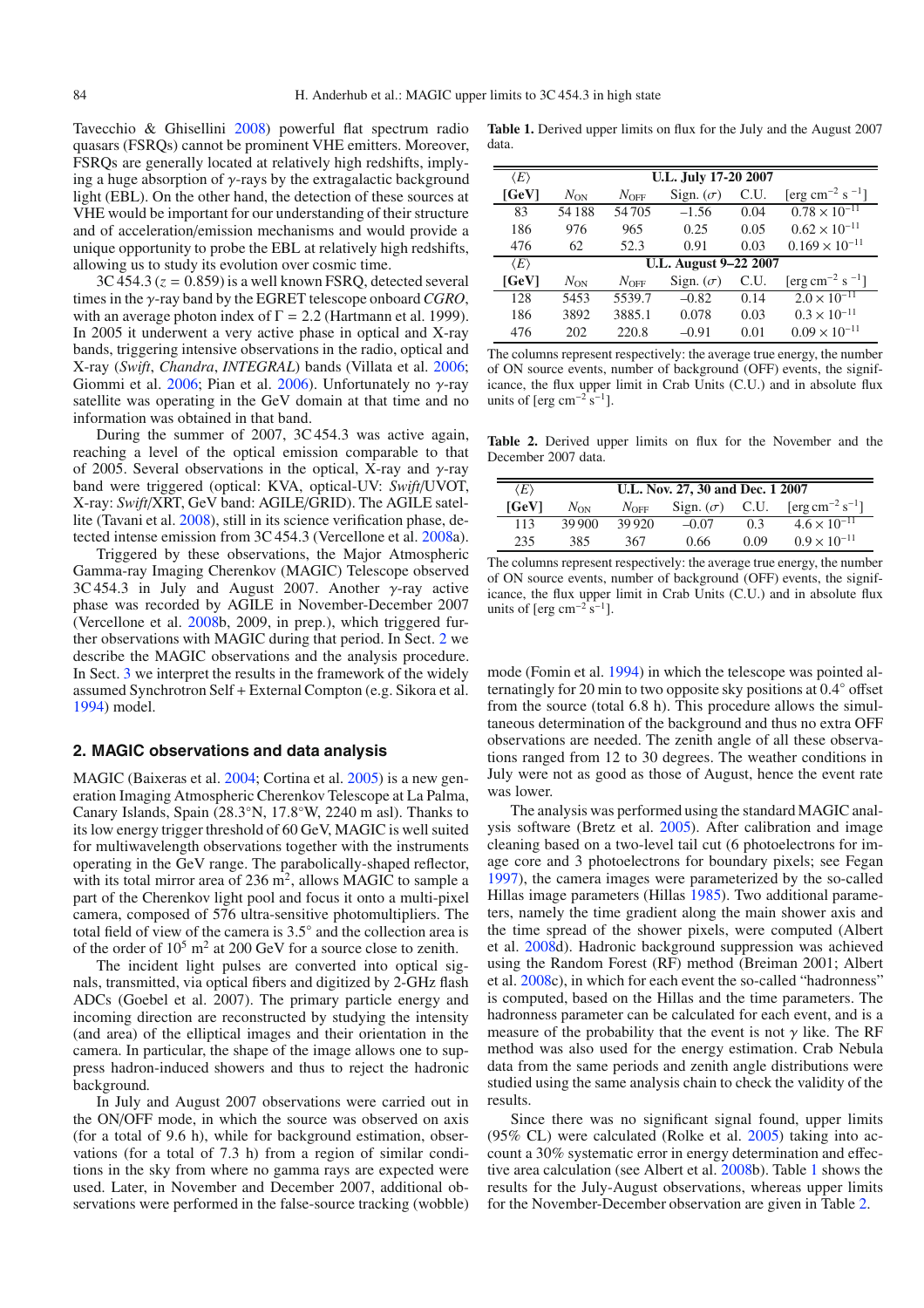

<span id="page-2-1"></span>**[Fig. 1.](http://dexter.edpsciences.org/applet.php?DOI=10.1051/0004-6361/200811326&pdf_id=1)** SED of 3C 454.3 assembled with multifrequency information available for the period close to the MAGIC observation at the end of July 2007 (*left panel*; optical: KVA, optical-UV: *Swift*/UVOT, X-ray: *Swift*/XRT, GeV band: AGILE/GRID) and November 2007 (*right panel*: optical-UV: *Swift*/UVOT, X-ray: *Swift*/XRT and INTEGRAL, GeV band: AGILE/GRID). Triangles report the observed (empty) and the deabsorbed (filled) upper limits of MAGIC in three different bands. For comparison we also report (open circles) historical data (Kuhr et al. 1981; NED, Gear et al. [1994;](#page-4-20) Stevens et al. [1994;](#page-4-21) Impey & Neugebauer [1988;](#page-4-22) Smith et al. [1988,](#page-4-23) for radio and optical; Tavecchio et al. [2007,](#page-4-24) for X-rays from *Chandra*). The open circle and the bow-tie in the MeV-GeV region indicate the average EGRET spectrum (Hartman et al. [1999\)](#page-4-25). The solid line reports the results of the modelling with the synchrotron-inverse Compton model (see text for details and model parameters). We also report the single emission components: synchrotron (dashed), SSC (dotted-dashed) and EC (long dashed).The dotted line shows the emission of the accretion disk.

# <span id="page-2-0"></span>**3. Discussion**

The Spectral Energy Distribution (SED) of 3C 454.3 around the epoch of the July and November 2007 MAGIC observations, assembled with the available data, is shown in Fig. [1.](#page-2-1) For July (left panel) we show the nearly simultaneous data in the optical (KVA, July 24), optical-UV (*Swift*/UVOT, July 26), X-ray (*Swift*/XRT, July 26) and γ-ray (AGILE/GRID) band (average of July 24–30). For November (right panel) the data in the optical, X-ray (*Swift*/XRT and INTEGRAL) and γ-ray (AGILE/GRID) data, averaged over the entire period of the AGILE observations (Nov. 11–Dec. 1) are shown. For comparison we also show (open circles) historical data. AGILE/GRID spectra, both for the July and November observations, have been published in Vercellone et al. [\(2008b](#page-4-11)).

In the same figure, upper limits from MAGIC observations (18–21 July and 27, 28, 30 November) are shown as triangles (observed: empty; EBL-deabsorbed: filled) (see Table [1\)](#page-1-1). For the EBL deabsorption we used the LowSFR model of Kneiske et al. [\(2004\)](#page-4-26) which predicts a low level of the EBL close to what is presently inferred from observations, both directly (e.g. Franceschini et al. [2008\)](#page-4-27) and indirectly (Aharonian et al. [2006bb](#page-3-3), Mazin & Raue [2007;](#page-4-28) Albert et al. [2008a](#page-3-4)). Note that an even lower level of the EBL (and therefore a lower opacity to  $\gamma$ -rays) is predicted at the redshift of 3C 454.3 by the model of Primack et al. [\(2005\)](#page-4-29). However, due to the relatively small difference among the predictions (especially at the frequencies interesting for the absorption of  $\gamma$ -rays with energies we are

considering), the main conclusions of our paper do not critically depend on the specific model used for the absorption.

Figure [1](#page-2-1) shows that the (absorption-corrected) MAGIC upper limit at ∼100 GeV is inconsistent with the extrapolation of the hard  $\gamma$ -ray (100 MeV–10 GeV) spectrum. Therefore, the data indicate there is a break (or a cutoff) of the emission between the GeV and the 100 GeV band. As discussed below this is consistent with the expectations from the simplest leptonic model.

Emission from blazars is dominated by the non-thermal continuum emitted by a relativistic jet closely aligned towards the observer. The SED of FSRQs is widely interpreted in terms of synchrotron and inverse Compton emission from high-energy electrons. The latter component is probably dominated by the scattering of the external photons (originating in the disk and/or in the broad line region [BLR], Sikora et al. [1994\)](#page-4-12), although the synchrotron self-Compton emission (Maraschi et al. [1992\)](#page-4-30) and the inverse Compton scattering of the direct radiation from the accretion disk (e.g. Dermer & Schlickeiser [1993\)](#page-4-31) can significantly contribute in the X-ray band. The SED of 3C 454.3, including optical, X-rays and GeV measurements around the end of July, has been discussed and modelled by Ghisellini et al. [\(2007\)](#page-4-32). However, the model discussed in that work assumes that the  $\gamma$ -ray spectrum was similar to the average EGRET spectrum, with a soft slope. The spectrum of AGILE (Vercellone et al. [2008b](#page-4-11)), instead, is rather hard (photon index  $\Gamma \approx 1.7$  in the 100 MeV–1 GeV band), both for July and November, suggesting a peak of the high-energy component at frequencies above ∼10<sup>23</sup> Hz. The SEDs of November were discussed and modeled in Vercellone et al. [\(2008b](#page-4-11)).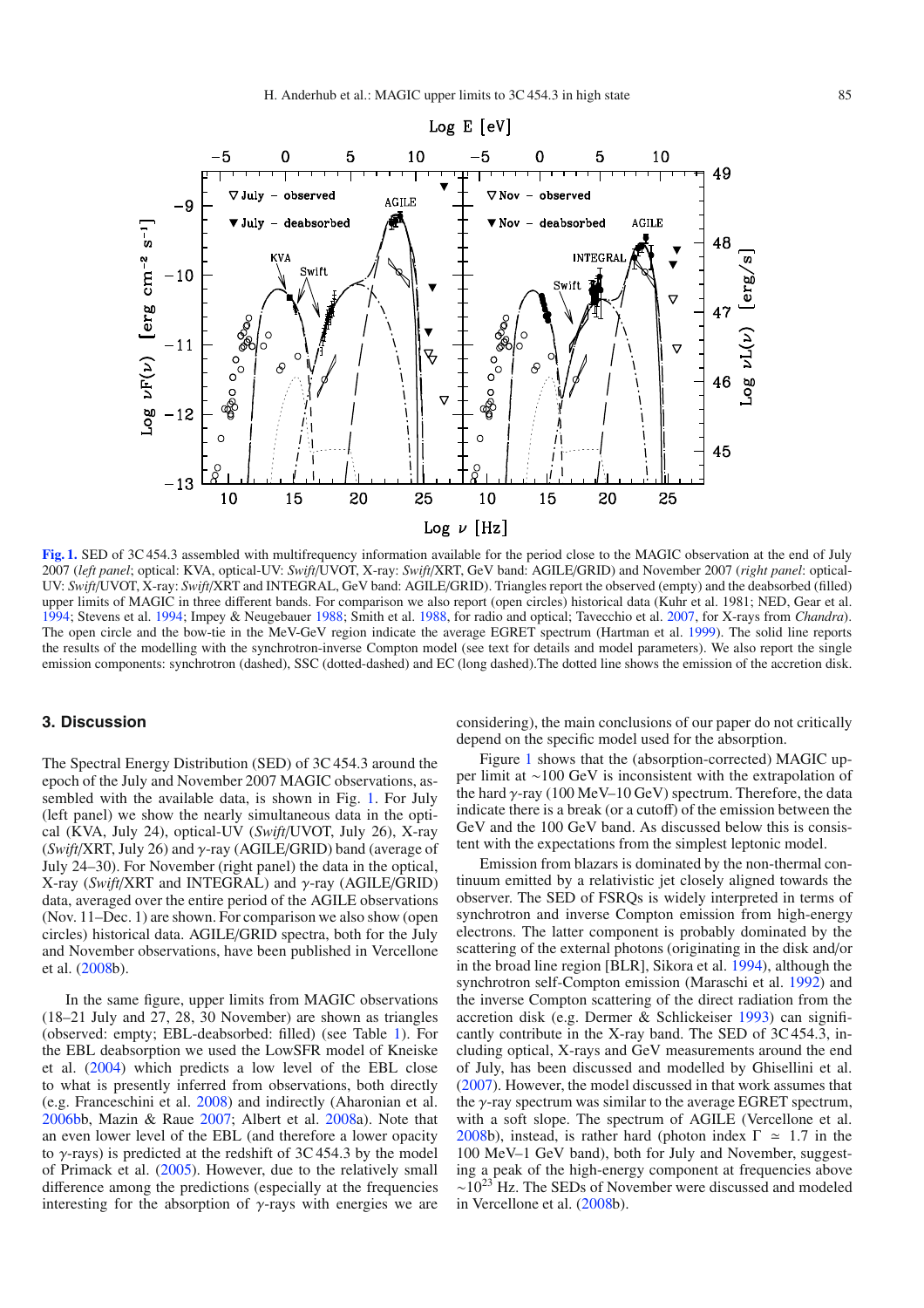**Table 3.** Parameters used in the emission model to reproduce the SEDs of 3C 454.3 in July (first row) and November (second row) 2007. Γ: bulk Lorentz factor of the emission region; *B*: magnetic field, in units of [G]; *K*: density of the relativistic electrons, in units of  $[cm^{-3}]$ ;  $n_1$ and  $n_2$ : low and high energy slope of the electron energy distribution;  $\gamma_{\min}$ ,  $\gamma_b$  and  $\gamma_{\max}$ : minimum energy, break energy and maximum energy of the electron energy distribution; *R*: radius of the emission region, in units of  $[10^{15}$  cm]. See text for more details.

|  |  |  | $n_1$ $n_2$ $\gamma_{\min}$ $\gamma_b$ $\gamma_{\max}$ R                    |  |
|--|--|--|-----------------------------------------------------------------------------|--|
|  |  |  | $18.4$ $3.1$ $5 \times 10^5$ $1.9$ $3.6$ $85$ $500$ $6.5 \times 10^3$ $6.5$ |  |
|  |  |  | $17.8$ 5 $5 \times 10^5$ 1.9 3.9 80 500 $3.9 \times 10^3$ 5                 |  |

To reproduce the multifrequency data we use the emission model fully described in Maraschi & Tavecchio [\(2003\)](#page-4-33). Given the focus on the VHE emission, we also consider the absorption of  $\gamma$ -ray photons through pair production within the BLR. Moreover, the external radiation field (assumed to be isotropic in the frame of the black hole), usually approximated by a black body emission peaking in the UV region, has been calculated using the photoionization code *CLOUDY* (Ferland et al. [1998\)](#page-4-34). Details on the emission model can be found in Maraschi & Tavecchio [\(2003\)](#page-4-33), while the description of the calculation of the external radiation field is reported in Tavecchio & Ghisellini [\(2008\)](#page-4-6).

We assume that the emission is produced within a spherical region of radius *R*, in motion with bulk Lorentz factor Γ. We assume that the corresponding relativistic Doppler factor is  $\delta = 1/\Gamma$ . The tangled magnetic field has an intensity *B*. The emitting particles, with density *K*, follow a (steady state) brokenpower law energy distribution extending from  $\gamma_{\text{min}}$  to  $\gamma_{\text{max}}$ , with indices  $n_1$  and  $n_2$  below and above the break at  $\gamma_b$ . This *purely phenomenological* distribution has been assumed to reproduce the observed shape of the blazar SEDs, without any specific assumption on the acceleration/cooling mechanism acting on the particles. With this choice we are allowed to assume extreme low-energy slopes  $(n_1 < 2)$  such as those required for 3C 454.3, which cannot be obtained under standard conditions. It is conceivable that, at least in these cases, the electron distribution derives from two different (continuously operating) acceleration mechanisms (see e.g. Sikora et al. [2002\)](#page-4-35). We also neglect the effects related to the cooling of particles in the Klein-Nishina regime, discussed by Moderski et al. [\(2005\)](#page-4-36). We note, however, that these effects should produce a bump in the optical-UV synchrotron emission which is not apparent in the available data, though the poor coverage does not allow a firm conclusion. We model the external radiation field assuming that the disk emission (dotted line in figure), with a total luminosity of  $L_{disk} = 5 \times 10^{46}$  erg/s, is reprocessed by clouds of the BLR, a sphere with radius  $3 \times 10^{17}$  cm (we assume that clouds are characterized by standard values of the density  $n_{BLR} = 10^{11}$  cm<sup>-3</sup> and hydrogen column density,  $N_{\text{H}} = 10^{23} \text{ cm}^{-2}$ ). For simplicity, we assume that the distance of the emission region of the jet from the central black hole is smaller than the radius of the BLR, but large enough to neglect the direct disk emission, coming from behind the jet (e.g. Dermer & Schlickeiser [1993;](#page-4-31) Vercellone et al. [2008b](#page-4-11), consider in the model also this component). To reproduce the shape of the high-energy component, we assume that in the X-ray band the emission is dominated by SSC emission, while EC radiation accounts for the GeV peak.

In our model, the rapid decrease of the flux above a few tens of GeV would be related to two effects: i) the decrease of the scattering cross section; and ii) the absorption of the produced  $\gamma$ -rays through pair production. The energy above which the KN effects become important can be roughly expressed as:  $E_{KN} \simeq 22.5v_{0,15}^{-1}$  GeV, where  $v_{0,15}$  is the frequency of the external photons (in units of  $10^{15}$  Hz). The emission including only the KN effects, neglecting the absorption, is shown by the long dashed-dotted line. The frequency above which the absorption of  $\gamma$ -rays become effective can be roughly expressed as:  $E_{\gamma\gamma} \simeq 60 v_{t,15}^{-1}$  GeV, where  $v_{t,15}$  is the frequency of the target photons (in units of  $10^{15}$  Hz). Therefore, as shown by the solid line in Fig. [1](#page-2-1) (calculated including both effects, the internal absorption treated as in Tavecchio & Mazin [2009\)](#page-4-37), the expected emission above 20–30 GeV is rather small, consistent with the observed upper limits. Note that, although the limit set by KN effects is a characteristic feature of leptonic models, absorption of γ-rays by soft photons can also be relevant for hadronic models (e.g. Reimer [2007\)](#page-4-5). We also note that the effect of absorption is critically related to the spectrum of the soft target photons. Aharonian et al. [\(2008b](#page-3-0)) discussed the case of a black body (or, more generally, a very narrow) soft photon spectrum, showing that in this case very hard  $\gamma$ -ray spectra could be observed at energies larger than those corresponding to the maximum absorption. In particular, if the black body spectrum peaks in the UV, very hard spectra are expected at energies above ∼100 GeV. However, as discussed in Tavecchio & Mazin [\(2009\)](#page-4-37), realistic BLR spectra are rather broad and the absorption is expected to be important up to energies of 1 TeV, hampering the hardening suggested by Aharonian et al. [\(2008b](#page-3-0)). For more details on this debated issue see, e.g., Aharonian et al. [\(2008b](#page-3-0)), Liu et al. [\(2008\)](#page-4-38), Sitarek & Bednarek [\(2008\)](#page-4-39) and Tavecchio & Mazin [\(2009\)](#page-4-37).

Summarizing, we have shown that the upper limits in the VHE band for the 3C 454.3 obtained with the MAGIC telescope are consistent with the expectations of the leptonic models for FSRQs, predicting a sharp decrease of the flux above few tens of GeV, due to the internal absorption of  $\gamma$ -rays and the decreased efficiency of the inverse Compton emission at high energy. Therefore even upper limits, particularly if accompanied by simultaneous observations in the MeV-GeV band, can be useful to test current emission models for FSRQs. Stronger constraints will definitely be obtained with future multifrequency campaigns already planned with the *Fermi* Gamma-Ray Telescope.

<span id="page-3-3"></span><span id="page-3-2"></span><span id="page-3-0"></span>*Acknowledgements.* We thank the anonymous referee for comments. We would like to thank the Instituto de Astrofisica de Canarias for the excellent working conditions at the Observatorio del Roque de los Muchachos in La Palma. The support of the German BMBF and MPG, the Italian INFN and Spanish MCINN is gratefully acknowledged. This work was also supported by ETH Research Grant TH 34/043, by the Polish MNiSzW Grant N N203 390834, and by the YIP of the Helmholtz Gemeinschaft. This research has made use of the NASA/IPAC Extragalactic Database (NED) which is operated by the Jet Propulsion Laboratory, California Institute of Technology, under contract with the National Aeronautics and Space Administration.

#### <span id="page-3-4"></span><span id="page-3-1"></span>**References**

- Acciari, V. A., et al. 2008, ApJ, 685, L73
- Aharonian, F., Akhperjanian, A., Beilicke, M., et al. 2003, A&A, 403, L1
- Aharonian, F., Akhperjanian, A. G., Bazer-Bachi, A. R., et al. 2006a, Science, 314, 1424
- Aharonian, F., Akhperjanian, A. G., Bazer-Bachi, A. R., et al. 2006b, Nature, 440, 1018
- Aharonian, F., Buckley, J., Kifune, T., & Sinnis, G. 2008a, Rep. Progr. Phys., 71, 096901
- Aharonian, F. A., Khangulyan, D., & Costamante, L. 2008b, MNRAS, 387, 1206
- Albert, J., Aliu, E., Anderhub, H., et al. 2007, ApJ, 666, L17
- Albert, J., Aliu, E., Anderhub, H., et al. 2008a, Science, 320, 1752
- Albert, J., Aliu, E., Anderhub, H., et al. 2008b, ApJ, 674, 1037
- Albert, J., Aliu, E., Anderhub, H., et al. 2008c, Nucl. Instr. Meth. Phys. Res. A, 588, 424